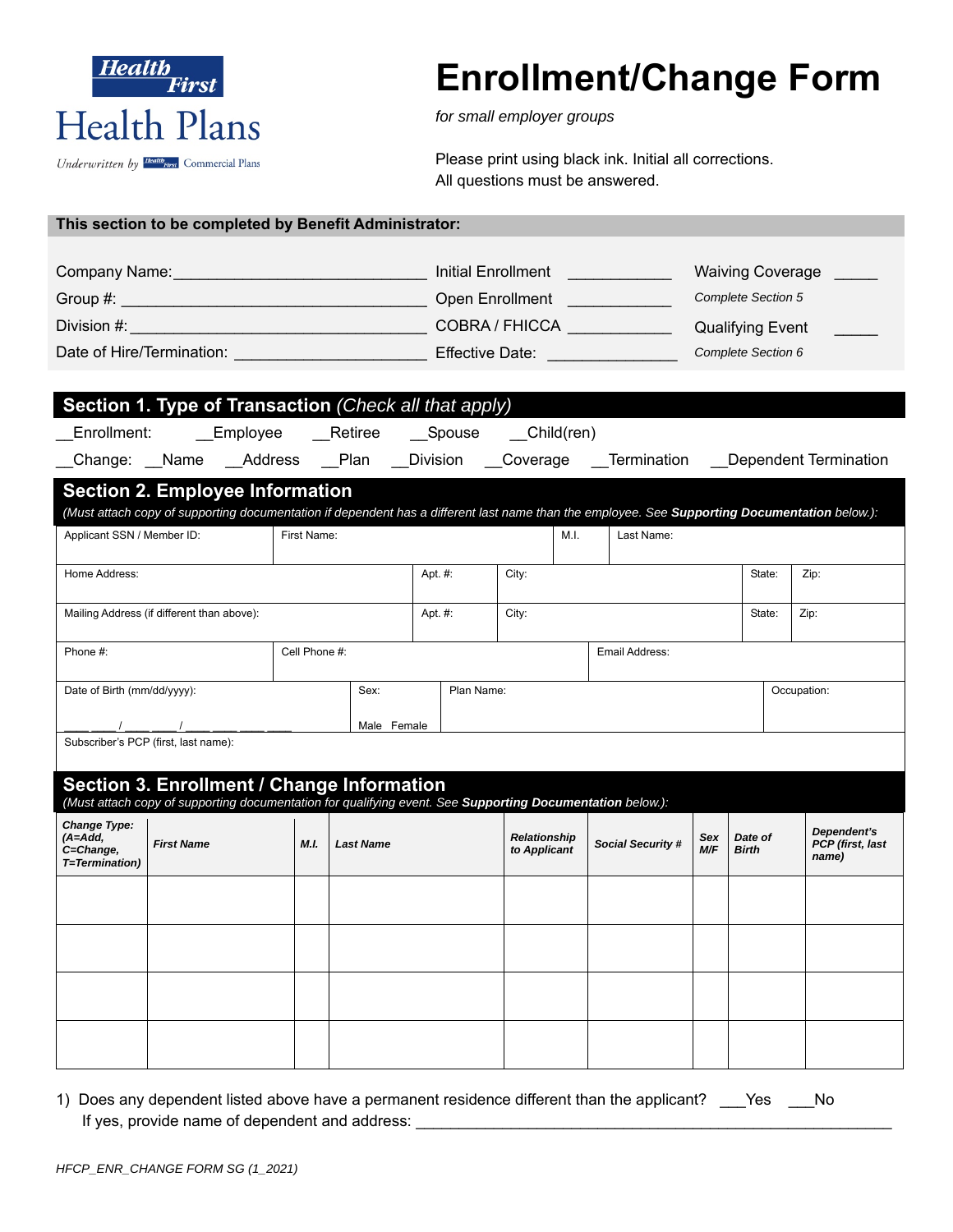2) Does any dependent child listed above have a permanent physical or mental handicap? Yes No If yes, provide name of dependent and age when the handicap was diagnosed:

| Section 4. Coordination of Benefits Information (if applicable)                                                                                                                                                                                                                                                                                                                                                                                                                                                                                                    |                                                                                                                        |                                             |                                    |                       |                 |                                                            |  |  |
|--------------------------------------------------------------------------------------------------------------------------------------------------------------------------------------------------------------------------------------------------------------------------------------------------------------------------------------------------------------------------------------------------------------------------------------------------------------------------------------------------------------------------------------------------------------------|------------------------------------------------------------------------------------------------------------------------|---------------------------------------------|------------------------------------|-----------------------|-----------------|------------------------------------------------------------|--|--|
| I understand that any person who knowingly and with intent to injure, defraud, or deceive any insurer files a statement of claim or an application containing any false,<br>incomplete or misleading information is guilty of a felony of the third degree. Complete this section only if you or any of your dependents have other health coverage that will<br>not be cancelled when the coverage under this application becomes effective. List names of each individual covered. If you and/or your dependents will not have other<br>coverage, please initial. |                                                                                                                        |                                             |                                    |                       |                 |                                                            |  |  |
| Group Coverage<br>Yes No                                                                                                                                                                                                                                                                                                                                                                                                                                                                                                                                           |                                                                                                                        | Name and Address of Other Insurance Carrier |                                    |                       |                 |                                                            |  |  |
|                                                                                                                                                                                                                                                                                                                                                                                                                                                                                                                                                                    | <b>Type of Policy</b><br>Effective Date (MM/DD/YYYY)<br>Employee Only<br>Employee/Spouse<br>Employee/Child(ren) Family |                                             |                                    |                       |                 |                                                            |  |  |
| Name of Policyholder (First, Last)                                                                                                                                                                                                                                                                                                                                                                                                                                                                                                                                 |                                                                                                                        |                                             |                                    |                       |                 | Birth Date (MM/DD/YYYY)<br>Male Female                     |  |  |
| Relationship to Applicant<br>Self Spouse<br>Dependent                                                                                                                                                                                                                                                                                                                                                                                                                                                                                                              |                                                                                                                        | <b>Employer's Name</b>                      | Employment Start Date (MM/DD/YYYY) |                       |                 |                                                            |  |  |
| <b>Group Number</b>                                                                                                                                                                                                                                                                                                                                                                                                                                                                                                                                                |                                                                                                                        |                                             | <b>Policy Number</b>               |                       |                 |                                                            |  |  |
| Other Group Medical Coverage Information<br>(only list those covered by other plans)                                                                                                                                                                                                                                                                                                                                                                                                                                                                               |                                                                                                                        |                                             | Type (B/S/F)*                      | <b>Effective Date</b> | <b>End Date</b> | Name & Date of Birth of<br>policyholder for other coverage |  |  |
| Spouse Name:                                                                                                                                                                                                                                                                                                                                                                                                                                                                                                                                                       |                                                                                                                        |                                             |                                    |                       |                 |                                                            |  |  |
| Dependent Name:                                                                                                                                                                                                                                                                                                                                                                                                                                                                                                                                                    |                                                                                                                        |                                             |                                    |                       |                 |                                                            |  |  |
| Dependent Name:                                                                                                                                                                                                                                                                                                                                                                                                                                                                                                                                                    |                                                                                                                        |                                             |                                    |                       |                 |                                                            |  |  |
| Dependent Name:                                                                                                                                                                                                                                                                                                                                                                                                                                                                                                                                                    |                                                                                                                        |                                             |                                    |                       |                 |                                                            |  |  |
| *B. Enter 'B" when this dependent is covered under both you and your spouse's insurance plan (married).<br>S. Enter 'S' if you are the parent awarded custody of this dependent and no other individual is required to pay for this dependent's medical expenses.<br>F. Enter 'F' if this dependent is covered by another individual (not a member of your household) required to pay for this dependent's medical expenses.                                                                                                                                       |                                                                                                                        |                                             |                                    |                       |                 |                                                            |  |  |
|                                                                                                                                                                                                                                                                                                                                                                                                                                                                                                                                                                    |                                                                                                                        |                                             |                                    |                       |                 |                                                            |  |  |

| Section 5. Waive Coverage (if applicable)                                                                                              |                   |  |                                          |     |    |  |  |  |
|----------------------------------------------------------------------------------------------------------------------------------------|-------------------|--|------------------------------------------|-----|----|--|--|--|
| <b>Medical coverage</b>                                                                                                                |                   |  |                                          |     |    |  |  |  |
| I am declining coverage for: Myself                                                                                                    | Spouse            |  | Child(ren) <i>(check all that apply)</i> |     |    |  |  |  |
| Reason for declining coverage: Other coverage<br>Medicare TriCare<br>No coverage<br>(check all that apply and provide copy of ID card) |                   |  |                                          |     |    |  |  |  |
| Section 6. Qualifying Event (if applicable)                                                                                            |                   |  |                                          |     |    |  |  |  |
| Event date:                                                                                                                            | Qualifying event: |  | Documentation attached?                  | Yes | No |  |  |  |

*Supporting documentation is showing evidence of his/her dependent status (birth certificate, court order for guardianship, marriage certificate, adoption papers, etc.) for either qualifying event or if adding a dependent with a different last name than that of the employee. Must attach copy for coverage.* 

#### **Section 7. Attestation**

*Coverage Terms:* 

*I understand and agree that my employer's application will determine coverage and that there is no coverage unless and until both the eligible employee enrollment form and employer applications have been accepted and approved by Health First. I hereby elect the above enrollment or change to my enrollment with Health First. I authorize my employer to deduct*  from my earnings my share of the payment for coverage and to make any necessary payments to the Plan. I understand *that my coverage/membership is to be issued and continued on the basis that I and any dependents covered under this coverage/membership, must meet all of the requirements of my plan.* 

*I am aware and understand that membership granted to persons herein shall be subject to all provisions and limitations of the group contract. I am aware that a change in coverage of dependents may affect the amount deducted from my paycheck for these benefits, and I hereby authorize any such change.* 

*If I am in a High Deductible Health Plan designated for use with a Health Savings Account (HSA) under Internal Revenue*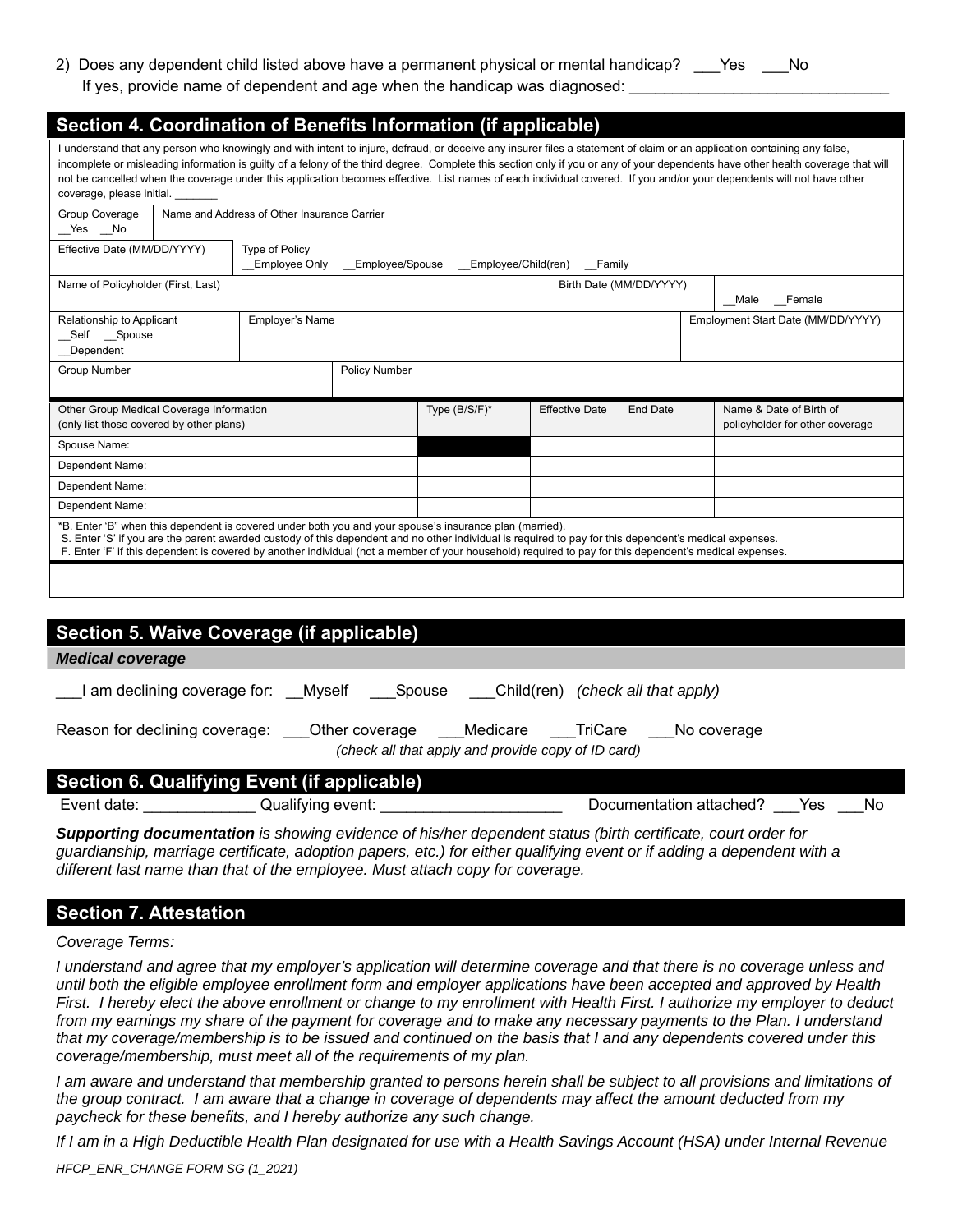*Service Code section 223, I recognize and authorize Health First to exchange certain limited information obtained from this application with its preferred financial partner(s) for the purposes of initial enrollment in, and administration of, HSAs.* 

*I understand that if I am in a HSA qualified High Deductible Health Plan and I elect to receive Prior Carrier Credit under Florida law, my plan may no longer qualify as an HSA compatible plan.* 

*General Terms:* 

- *1. I agree that in the event of any controversy or dispute between Health First, I and my dependents must exhaust the appeal and/or grievance processes in the Certificate of Coverage issued to me.*
- *2. When an overpayment is made, I authorize Health First to recover the excess from any person or entity that received it.*
- *3. I acknowledge that, if I apply for Health First coverage/membership later, coverage/membership may not be available until the next annual open enrollment or special enrollment period.*
- *4. I understand and agree that this Enrollment/Change Request form may be transmitted to Health First or its agent by my employer. I authorize any physician, other healthcare professional, hospital or any other healthcare organization ("Providers"), including pharmacies or pharmacy database benefit managers to give to Health First or its agent information concerning the medical history, medical records (may contain HIV/AIDS, psychiatric and/or chemical dependency treatment information), prescription utilization history, services or treatment provided to anyone listed on this Enrollment/Change Request form, including those involving mental health and substance abuse. I further authorize Health First to use such information and to disclose such information to affiliates, Providers, payors, other insurers, third party administrators, vendors, consultants and governmental authorities*  with jurisdiction when necessary for my care or treatment, payment for services, the operation of my health plan, *or to conduct related activities. The Plan agrees to comply with all HIPAA privacy regulations. I have discussed the terms of this authorization with those affected by this Enrollment/Change Request form, and I have obtained their consent to those terms. I understand I may cancel this authorization in writing to the Plan and unless revoked this authorization will remain valid for the terms of the coverage and for so long as thereafter allowed by law.*
- *5. I understand that my employer is not an agent of Health First Commercial Plans, Inc. I also understand that my employer is responsible for notifying all employees of: 1. Effective dates; 2. All termination dates; 3. Any conversion, COBRA or ERISA rights or responsibilities; and 4. All other matters pertaining to coverage/membership under the group contract.*

**To the best of my knowledge and belief, I represent that all information supplied in this form is true and complete. On behalf of myself and the eligible dependents listed herein, I acknowledge that I have read and understand this form in its entirety. I understand that in the event that I fail to sign this form after the above transaction request or for any reason Health First does not receive notice of the above transaction request within a reasonable time following the event, mine and my dependents' eligibility may be affected.** 

**Any person who knowingly and with intent to injure, defraud, or deceive any insurer files a statement of claim or an application containing any false, incomplete or misleading information is guilty of a felony of the third degree.** 

*EMPLOYEE SIGNATURE*  $\blacksquare$ 

Health First Health Plans is underwritten by Health First Commercial Plans, Inc. Health First Commercial Plans does not discriminate on the basis of race, color, national origin, disability, age, sex, gender identity, sexual orientation, or health status in the administration of the plan, including enrollment and benefit determinations. Health First agrees never to sell your information. By submitting your email address, you expressly agree to receive promotional information from Health First facilities, subcontractors and their affiliates regarding information, events, promotions, specials and patient satisfaction surveys. You also understand that you have the right to "opt out" at any time through request in a reply to the email.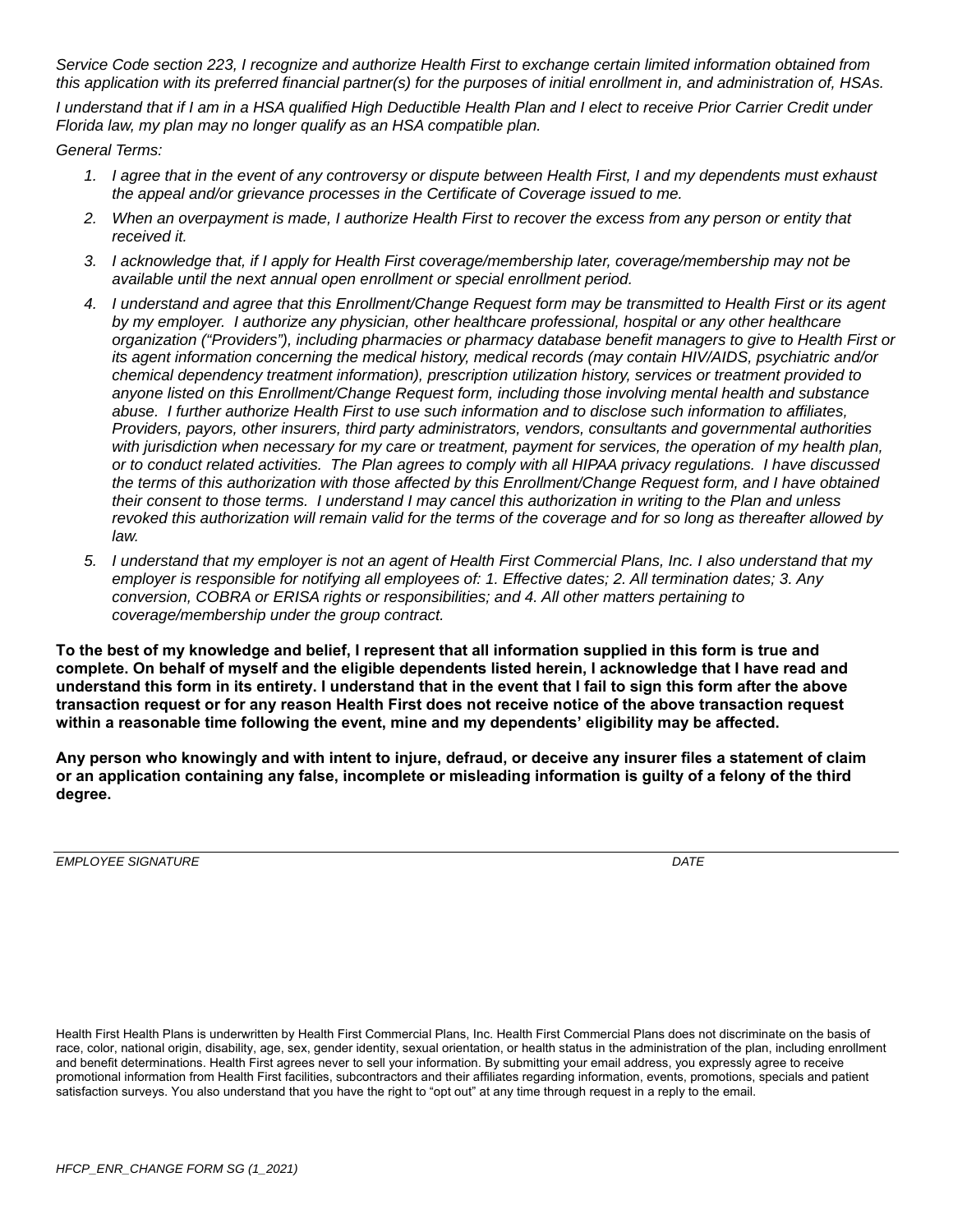

## **Nondiscrimination Notice**

Health First Health Plans complies with applicable Federal civil rights laws and does not discriminate on the basis of race, color, national origin, age, disability, or sex. Health First Health Plans does not exclude people or treat them differently because of race, color, national origin, age, disability, or sex.

Health First Health Plans:

- **Provides free aids and services to people with disabilities to communicate effectively with us,** such as:
	- **Qualified sign language interpreters**
	- Written information in other formats (large print, accessible electronic formats)
- Provides free language services to people whose primary language is not English, such as:
	- **Qualified interpreters**
	- **Information written in other languages**

If you need these services, please contact our Civil Rights Coordinator.

If you believe that Health First Health Plans has failed to provide these services or discriminated in another way on the basis of race, color, national origin, age, disability, or sex, you can file a grievance with: Civil Rights Coordinator, 6450 US Highway 1, Rockledge, FL 32955, 321-434-4521, 1-800-955- 8771 (TTY), Fax: 321-434-4362, civilrightscoordinator@hf.org. You can file a grievance in person or by mail, fax, or email. If you need help filing a grievance our Civil Rights Coordinator is available to help you.

You can also file a civil rights complaint with the U.S. Department of Health and Human Services, Office for Civil Rights electronically through the Office for Civil Rights Complaint Portal, available at *https://ocrportal.hhs.gov/ocr/portal/lobby.jsf,* or by mail or phone at: U.S. Department of Health and Human Services, 200 Independence Avenue SW., Room 509F, HHH Building, Washington, DC 20201, 1-800-368-1019, 800-537-7697 (TDD).

Complaint forms are available at *http://www.hhs.gov/ocr/office/file/index.html.*

Health First Health Plans is underwritten by Health First Commercial Plans, Inc. Health First Commercial Plans does not discriminate on the basis of race, color, national origin, disability, age, sex, gender identity, sexual orientation, or health status in the administration of the plan, including enrollment and benefit determinations.

HFCP Small Group HMO\_POS Nondiscrimination Notice (1\_2020)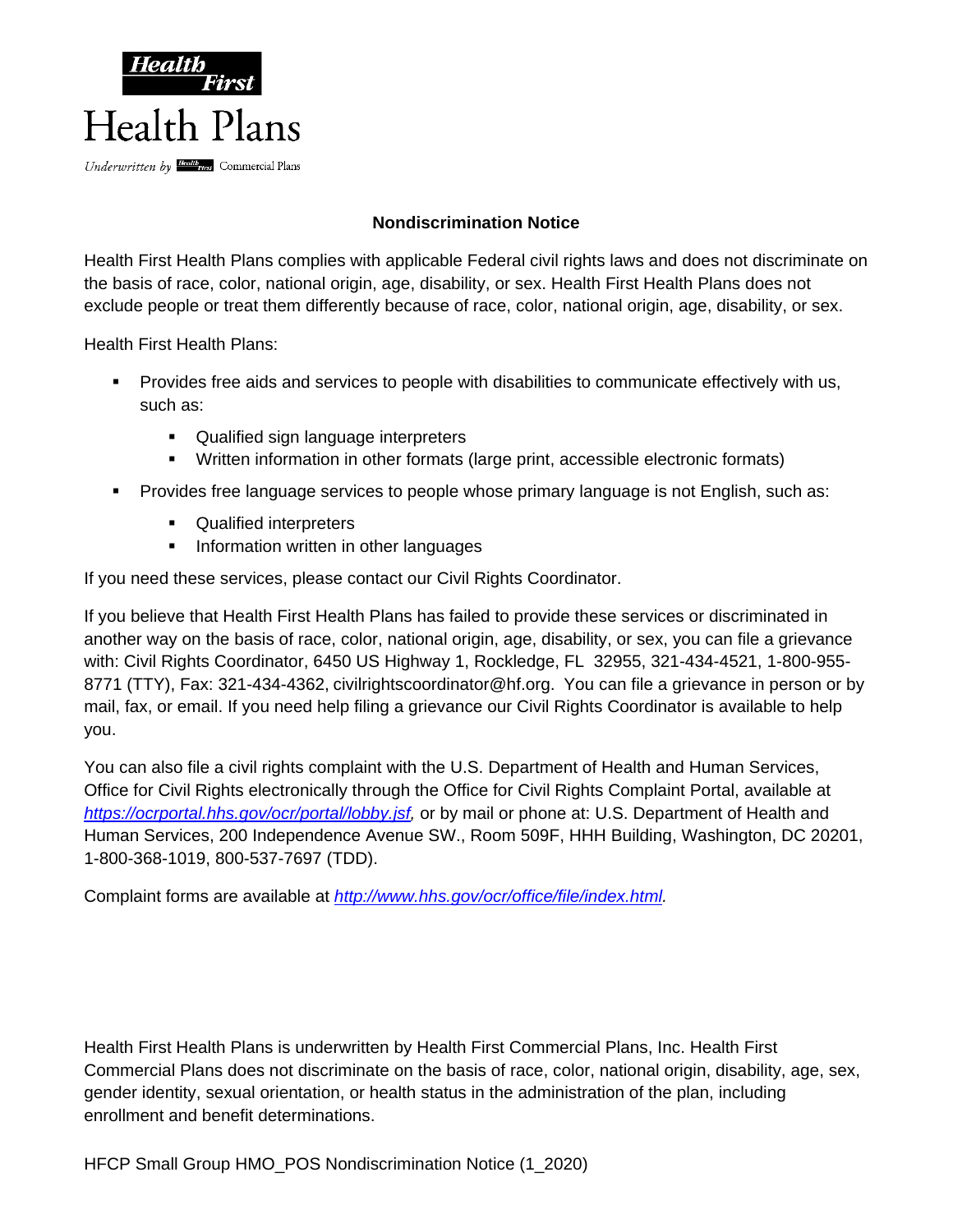

## **English:**

This Notice has Important Information. This notice has important information about your application or coverage through Health First Health Plans. Look for key dates in this notice. You may need to take action by certain deadlines to keep your health coverage or help with costs. You have the right to get this information and help in your language at no cost. Call 855‐443‐4735.

## **Spanish:**

Este Aviso contiene información importante. Este aviso contiene información importante acerca de la solicitud o cobertura que usted tiene con Health First Health Plans. Preste atención a las fechas clave que contiene este aviso. Es posible que deba tomar alguna medida antes de determinadas fechas para mantener su cobertura médica o ayuda con los costos. Usted tiene derecho a recibir esta información y ayuda en su idioma sin costo alguno. Llame al 855‐443‐4735.

## **Haitian Creole:**

Avi sila a gen Enfòmasyon Enpòtan ladann. Avi sila a gen enfòmasyon enpòtan konsènan aplikasyon w lan oswa konsènan kouvèti asirans lan atravè Health First Health Plans. Chèche dat ki enpòtan nan avi sila a. Ou ka gen pou pran kèk aksyon avan sèten dat limit pou ka kenbe kouvèti asirans sante w la oswa pou yo ka ede w avèk depans yo. Se dwa w pou resevwa enfòmasyon sa a ak asistans nan lang ou pale a, san ou pa gen pou peye pou sa. Rele nan 855‐443‐4735.

## **Vietnamese:**

Thông báo này cung cấp thông tin quan trọng. Thông báo này có thông tin quan trọng về đơn đăng ký hoặc hợp đồng bảo hiểm qua chương trình Health First Health Plans của Quý vị. Xin xem các ngày quan trọng trong thông báo này. Quý vị có thể phải thực hiện theo thông báo đúng trong thời hạn để duy trì bảo hiểm sức khỏe hoặc được trợ trúp thêm về chi phí. Quý vị có quyền được biết thông tin này và được trợ giúp bằng ngôn ngữ của mình miễn phí. Xin gọi số 855‐443‐4735.

## **Portuguese:**

Este aviso contém informações importantes. Este aviso contém informações importantes a respeito da sua solicitação ou cobertura por meio dos Health First Health Plans. Consulte datas importantes neste aviso. Talvez seja necessário que você tome providências dentro de determinados prazos para manter a sua cobertura de plano de saúde ou ajuda com custos. Você tem o direito de obter estas informações e ajuda no seu idioma e sem custos. Ligue para 855‐443‐4735.

#### **Chinese:**

本通知包含重要的資訊。本通知包含關於您透過 Health First Health Plans 提交的申請或保險的重要資訊。請留意本通知內的重要日期。您可能需要在截止日期之前採取行動,以 保留您的健康保險或費用補貼。您有權以您的母語免費取得本資訊及幫助。請撥電話 855-443-4735。

## **French:**

Cet avis a d'importantes informations. Cet avis a d'importantes informations sur votre demande ou la couverture par l'intermédiaire Health First Health Plans. Rechercher les dates clés dans le présent avis. Vous devrez peut‐être prendre des mesures par certains délais pour maintenir votre couverture de santé ou d'aide avec les coûts. Vous avez le droit d'obtenir cette information et de l'aide dans votre langue à aucun coût. Appelez 855‐443‐4735.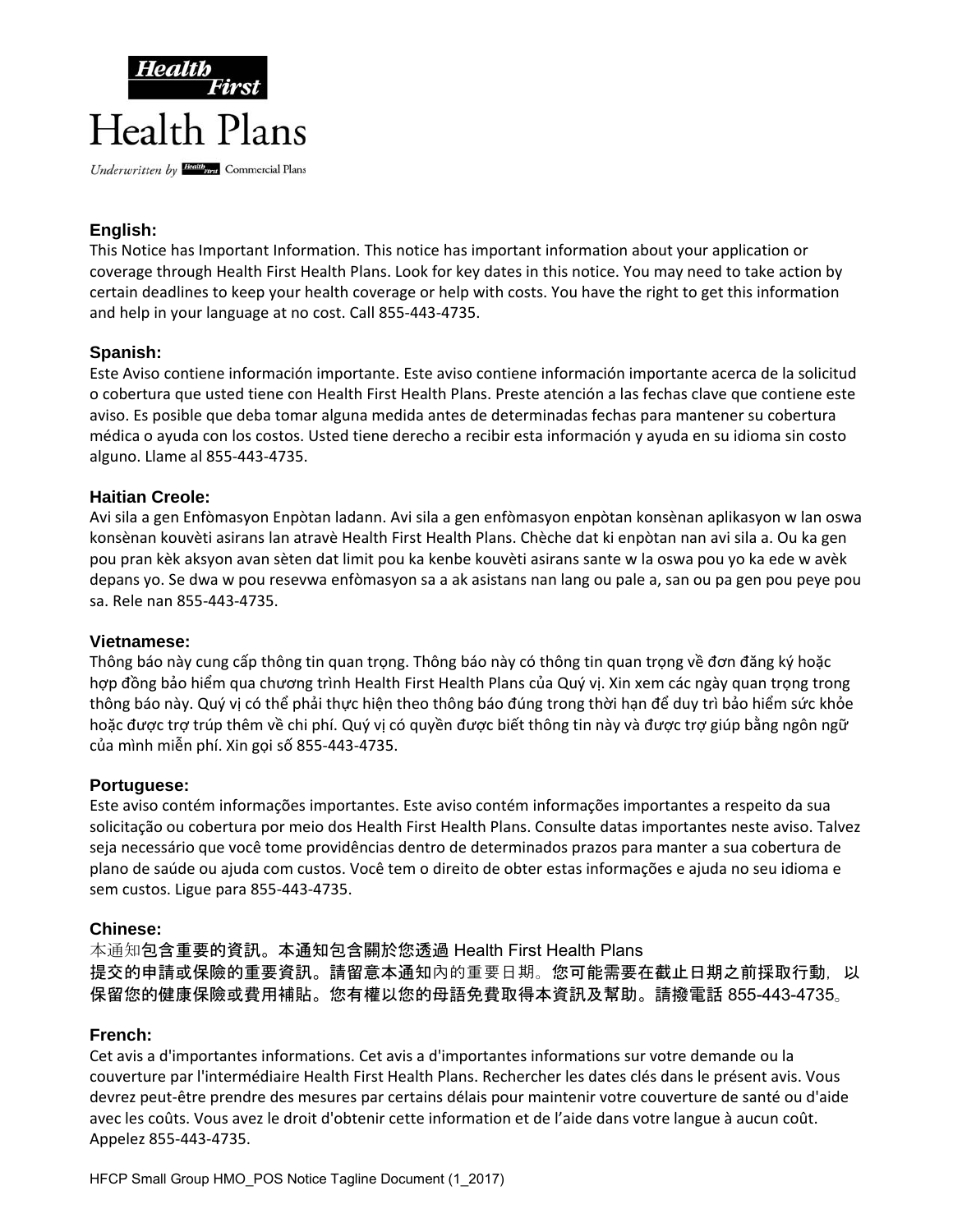## **Tagalog:**

Ang Paunawa na ito ay naglalaman ng Mahalagang Impormasyon. Ang paunawa na ito ay naglalaman ng mahalagang impormasyon tungkol sa iyong aplikasyon o pagkakasaklaw sa Health First Health Plans. Tingnan ang mga mahalagang petsa dito sa paunawa. Maaring mangailangan kang magsagawa ng hakbang sa ilang mga itinakdang panahon upang mapanatili ang iyong pagkakasaklaw sa kalusugan o makatulong sa mga gastusin. May karapatan kang makuha ang impormasyon at tulong na ito sa iyong wika nang libre. Tumawag sa 855‐443‐ 4735.

### **Russian:**

Настоящее уведомление содержит важную информацию. Это уведомление содержит важную информацию о вашем заявлении или страховом покрытии через Health First Health Plans. Посмотрите на ключевые даты в настоящем уведомлении. Вам, возможно, потребуется принять меры к определенным предельным срокам для сохранения страхового покрытия или помощи с расходами. Вы имеете право на бесплатное получение этой информации и помощь на вашем языке. Звоните по телефону 855‐443‐4735.

#### **Arabic:**

يحوي ھذا اإلشعار معلومات ھامة. يحوي ھذا االشعار معلومات مھمة بخصوص طلبك للحصول على التغطية من خالل First Health Health Plans. ابحث عن التواريخ الھامة في ھذا الاشعار. قد تحتاج لاتخاذ إجراء في تواريخ معينة للحفاظ على تغطيتك الصحية أو للمساعدة في دفع التغطية الصحية أو للمساعدة في دفع التكاليف. لك الحق في الحصول على معلومات والمساعدة بلغتك من دون أي تكلفة. اتصل بالرقم 855-443-4735

#### **Italian:**

Questo avviso contiene informazioni importanti. Questo avviso contiene informazioni importanti sulla sua domanda o copertura attraverso Health First Health Plans. Cerchi le date chiave in questo avviso. Potrebbe essere necessario un suo intervento entro una scadenza determinata per consentirle di mantenere la sua copertura o sovvenzione. Ha il diritto di ottenere queste informazioni e assistenza nella sua lingua gratuitamente. Chiami il numero 855‐443‐4735.

#### **German:**

Diese Benachrichtigung enthält wichtige Informationen. Diese Benachrichtigung enthält wichtige Informationen bezüglich Ihres Antrags auf Krankenversicherungsschutz durch Health First Health Plans. Suchen Sie nach wichtigen Terminen in dieser Benachrichtigung. Sie könnten bis zu bestimmten Stichtagen handeln müssen, um Ihren Krankenversicherungsschutz oder Anspruch auf Hilfe mit den Kosten zu behalten. Sie haben das Recht, kostenlose Hilfe und Informationen in Ihrer Sprache zu erhalten. Rufen Sie an unter 855‐443‐4735.

## **Korean:**

본 통지서에는 중요한 정보가 들어 있습니다. 즉 이 통지서는 귀하의 신청에 관하여 그리고 Health First Health Plans를 통한 보장에 관한 정보를 포함하고 있습니다. 본 통지서에서 핵심이 되는 날짜들을 확인하십시오. 귀하는 건강 보장을 계속 유지하거나 비용을 절감하기 위해서 일정한 마감일까지 조치를 취해야 할 수 있습니다. 귀하는 이러한 정보와 도움을 귀하의 언어로 비용 부담없이 얻을 수 있는 권리가 있습니다. 855-443-4735로 전화하십시오.

## **Polish:**

Niniejsze ogłoszenie zawiera ważne informacje. Niniejsze ogłoszenie zawiera ważne informacje dotyczące Państwa wniosku lub zakresu świadczeń realizowanych poprzez Health First Health Plans. Może zaistnieć potrzeba podjęcia przez Państwa pewnych działań w określonym terminie w celu zachowania ubezpieczenia zdrowotnego lub otrzymania pomocy związanej z kosztami. Macie Państwo prawo do bezpłatnego uzyskania informacji i pomocy w języku ojczystym. Prosimy zadzwonić pod numer 855‐443‐4735.